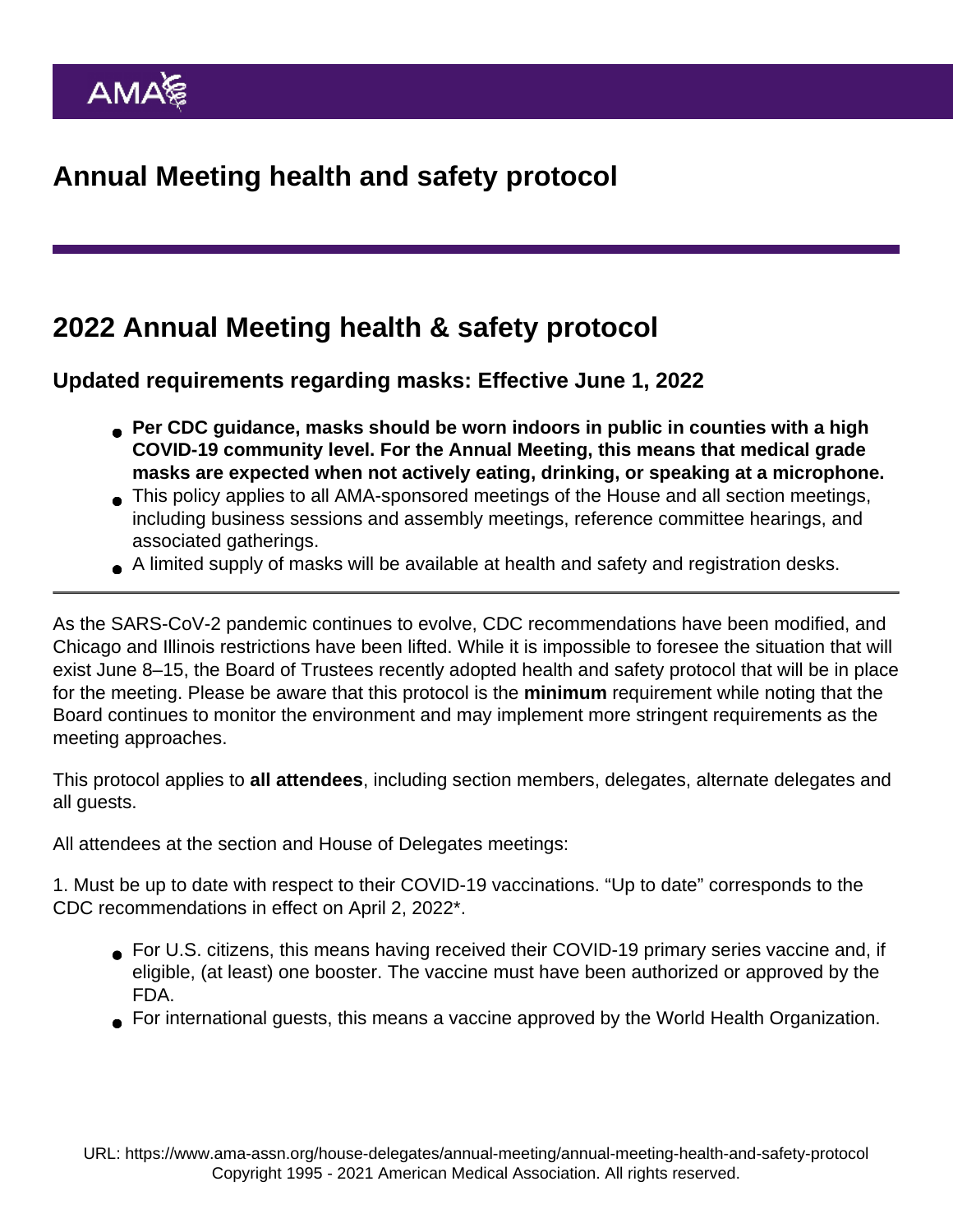As per AMA Policy (H-440.970, "Nonmedical Exemptions from Immunizations"), medical exemptions will be honored. No other exemptions will be allowed. Persons seeking amedical exemption must contact [vaxExempt@ama-assn.org](mailto:vaxExempt@ama-assn.org) by May 15 for instructions.

2. Must agree to COVID-19 rapid antigen tests upon arrival and a second test 72 hours after the first test, with a negative test result in order to continue participating in the meetings.

- Individuals who test positive should self-isolate and may not participate further in the meetings.
- Any individual who develops symptoms should retest and not participate further until a negative result is confirmed.
- Attendees are encouraged to test prior to departure from home to avoid unnecessary travel.

3. Must agree to adhere to any additional requirements adopted by the Board of Trustees, the CDC, the city of Chicago or the state of Illinois in effect at the time of the meeting.

In an effort to provide a safe environment, your speakers have made modifications to provide greater physical distancing. Seating at the opening session (typically the highest attendance) will be "theater style" (no tables), allowing greater separation of seats and accommodating more attendees in the Grand Ballroom. The opening session will be recorded and live streamed for individual viewing. All other HOD sessions will be "classroom style" (tables and chairs as usual), but seats will be further distanced than past meetings. This will necessarily reduce the seating available for guests and alternates. Additional seating in the Exhibit Hall with closed video streaming will be available for all sessions of the House. Reference committee hearings will feature double the usual space allowing some distance between chairs. In addition, hand sanitizer and wipes will be available on the tables within the House and throughout the hotel in other meeting rooms.

All attendees will be required to appear at the health & safety desk to complete a health questionnaire, testing and required attestations before they will be allowed to proceed to the AMA registration desk to receive their badge and other meeting materials. No one will be allowed in the meeting rooms without a badge, and the badge can only be obtained by having appeared at the health & safety desk and the registration desk.

Meeting attendees will be kept up to date on any changes to this protocol and further details regarding the health & safety desk will be provided as it becomes available.

## Requirements for children in CampAMA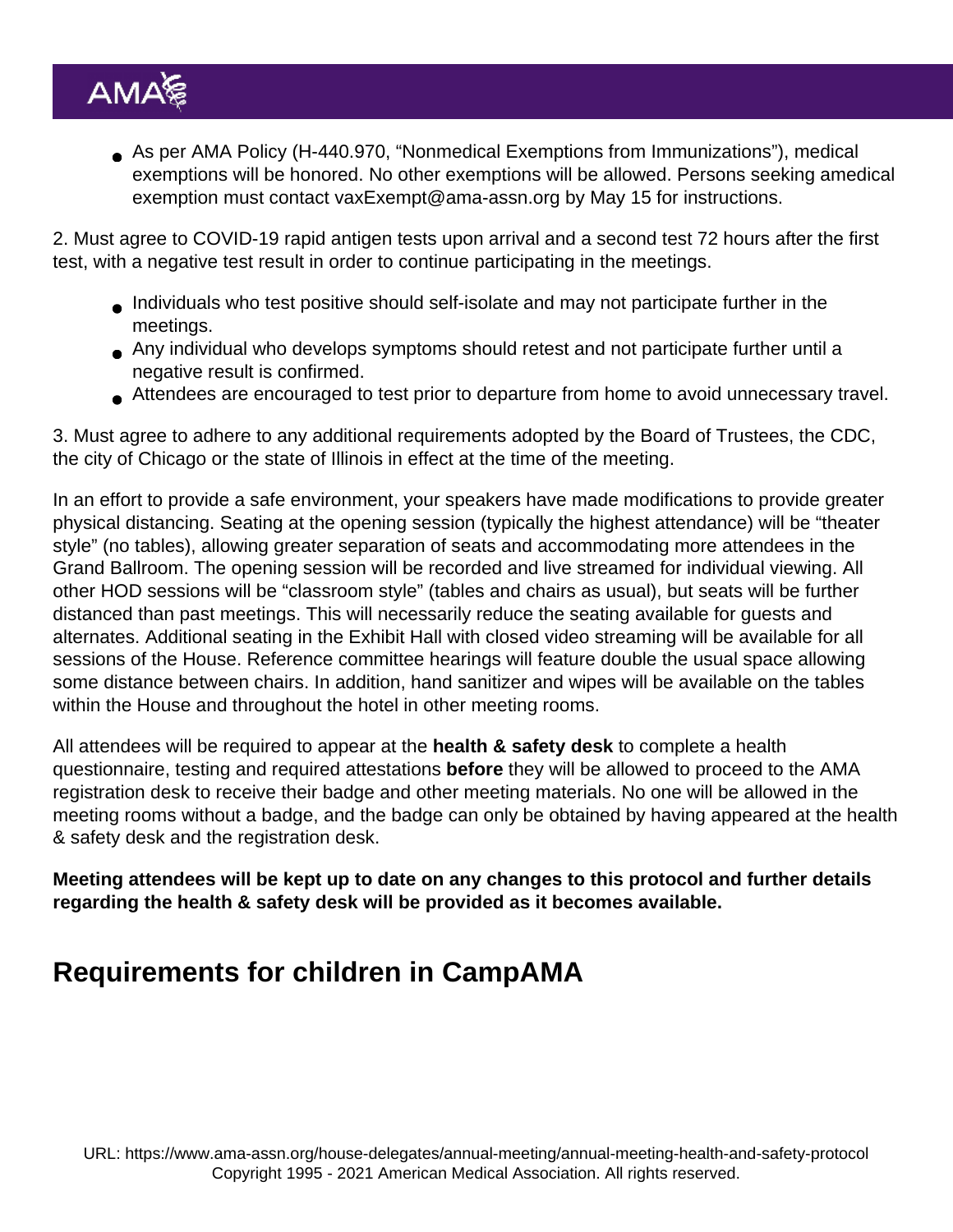The Board of Trustees has implemented the following health and safety requirements for children participating in CampAMA. This protocol was developed in consultation with a group of parents who plan to use CampAMA for their children.

- 1. Advance registration will be required for all children planning to attend CampAMA. The deadline for registration is May 20, 2022. Please note that a maximum of 45 children can be accommodated on any given day due to space constrictions necessary for COVID-19 safety. No "walk ups" will be accommodated.
- 2. Any child with a fever or exhibiting other symptoms of illness should not participate in CampAMA. Children who become ill during the day must be picked up by their parent(s) upon notification.
- 3. All children eligible for vaccination (ages 5 and older) will be required to have proof of vaccination or medical exemption signed by their pediatrician or primary care physician.
- 4. All children over age 2 will be expected to wear a mask except while actively eating or drinking in designated areas. Parents need to bring an adequate supply of appropriately sized masks. AMA will have available a limited number of child-size masks.
- 5. All children over age 2 must have a negative COVID-19 test upon arrival and a second test 72 hours after the first test with a negative result to participate in CampAMA. A negative COVID-19 test is also required to return to CampAMA should the child have symptoms consistent with COVID-19 or receive a diagnosis of COVID-19. Parents will be asked to attest to the result of testing. Any child testing positive after May 31 should not participate in CampAMA. Parents are encouraged to bring COVID-19 test supplies.
- 6. Children between 6 months and 2 years are welcome at CampAMA. Testing of these children will be at the discretion of the parents.
- 7. Parents are encouraged to test their children prior to departure to avoid unnecessary travel.

Please know that under current city and state regulations, hotel guests and staff are no longer required to wear masks or to be vaccinated, and restaurants and other establishments are following similar paths. Please note that the AMA is unable to impose requirements on the Hyatt or its employees.

This notice of current planning and required health and safety protocols is provided to allow attendees to know what to expect and to make decisions regarding their attendance. Those uncomfortable with attending under these requirements may wish to make alternate arrangements for representation.

\*Centers for Disease Control and Prevention as of April 2, 2022: A person is up to date with their COVID-19 vaccination if they have received all recommended doses in the primary series and [one](https://urldefense.com/v3/__https:/www.cdc.gov/coronavirus/2019-ncov/vaccines/booster-shot.html__;!!AI0rnoUB!7wdrQTN52yqE9f5kAAhXuW1jV_edz_419RxDvGQPwLOYq32GvVyrYabIbZoCi3nbwwVEQW-Zh-zXR5nGM-_zAyQVXsratJ0frWS_$) [booster](https://urldefense.com/v3/__https:/www.cdc.gov/coronavirus/2019-ncov/vaccines/booster-shot.html__;!!AI0rnoUB!7wdrQTN52yqE9f5kAAhXuW1jV_edz_419RxDvGQPwLOYq32GvVyrYabIbZoCi3nbwwVEQW-Zh-zXR5nGM-_zAyQVXsratJ0frWS_$) when eligible. Getting a second booster is not necessary to be considered up to date at this time.

[https://www.cdc.gov/coronavirus/2019-ncov/vaccines/stay-up-to-date.html](https://urldefense.com/v3/__https:/www.cdc.gov/coronavirus/2019-ncov/vaccines/stay-up-to-date.html__;!!AI0rnoUB!7wdrQTN52yqE9f5kAAhXuW1jV_edz_419RxDvGQPwLOYq32GvVyrYabIbZoCi3nbwwVEQW-Zh-zXR5nGM-_zAyQVXsratKfPFz_v$)